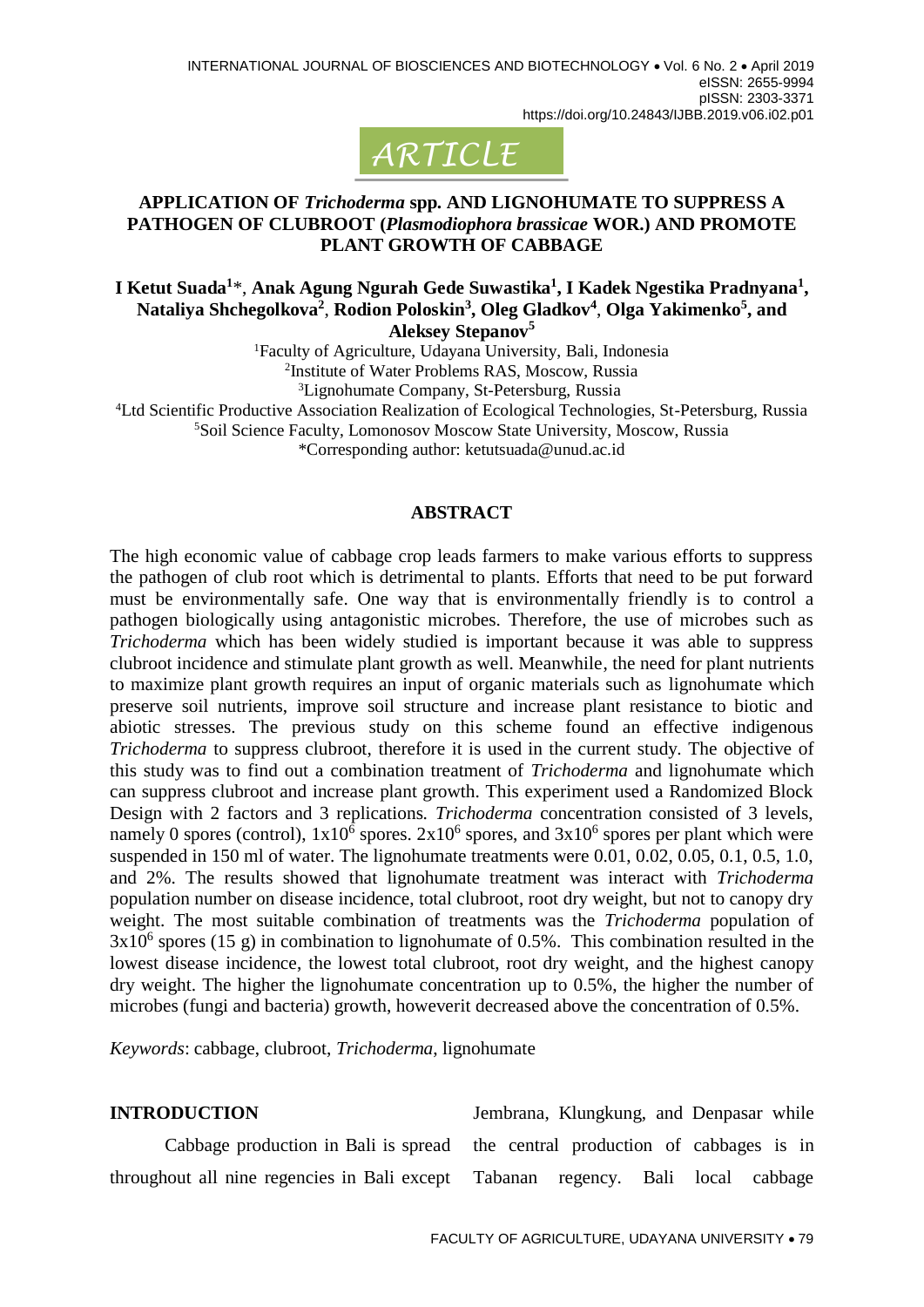production from year to year since 2010 continues to decline. In 2010 cabbage production in Bali amounted to 47,077 tons, in 2011 to 42,926 tons, in 2012 amounted to 40,167 tons, and in 2013 it was only 35,781 tons (Bali Statistical Central Bureau, 2014). The decline in production is closely related to the attack of clubroot which is increasingly rampant in cabbage plants and even attacks other types. The attack of clubroot pathogens is always to be a problem to every cabbage production season and occurs in almost every cabbage planting area (personal communication).

Cabbage clubroot is a [disease](https://en.wikipedia.org/wiki/Disease) of *[Brassicaceae](https://en.wikipedia.org/wiki/Brassicaceae)* family caused by the soilborne fungi *Plasmodiophora brassicae* Wor. The disease first appears scattered in fields, but can infect the entire field, reducing the yield significantly and sometimes resulting in no yield at all. Symptoms appear as yellowing, wilting, stunting, and [galls](https://en.wikipedia.org/wiki/Galls) on the roots. It is transmitted by contaminated transplants, animals, surface water runoff, contaminated equipment, and irrigation water. The pathogen can survive in a field for years as [resting spores](https://en.wikipedia.org/wiki/Resting_spores) without a host present and will infect the next susceptible crop.

Developing plants may not show any [symptoms](https://en.wikipedia.org/wiki/Symptoms) but as the plants get older they will start to show symptoms of chlorosis or yellowing, wilting during hot days, and exhibit stunted growth. Below ground, the roots experience cell [proliferation](https://en.wikipedia.org/wiki/Cell_proliferation) due to increased [auxin](https://en.wikipedia.org/wiki/Auxin) or growth [hormone](https://en.wikipedia.org/wiki/Hormone) production from the plant as well as the pathogen. The pathogen excrete methyl transferase (PbBSMT) which reduce production of Salicylic Acid (SA), an immunity plant defense, so that the clubroot formed in root. The clubroot might be resulted by interference of root phytohormone system combined with meristematic activity of the root (Ludwig-Muller, 2015; Malinowski, 2012).

The clubroot can grow big enough to restrict the [xylem](https://en.wikipedia.org/wiki/Xylem) tissue inhibiting efficient water uptake by the plant. Galls appear like clubs or spindles on the roots. Eventually the roots will rot and the plant will die. Gall formation or distortion takes place on latent roots and gives the shape of a club or spindle. In the cabbage such attacks on the roots cause undeveloped heads or a failure to head at all, followed often by decline in vigor or by death. It is an important disease, affecting an estimated 10% of the total cultured area worldwide.

The high economic value of cabbage crops causes farmers to make various efforts to suppress the pathogen of clubroot. Efforts that need to be put forward must support sustainable agriculture and be environmentally safe. One way that is environmentally friendly is to control biologically using antagonistic microbes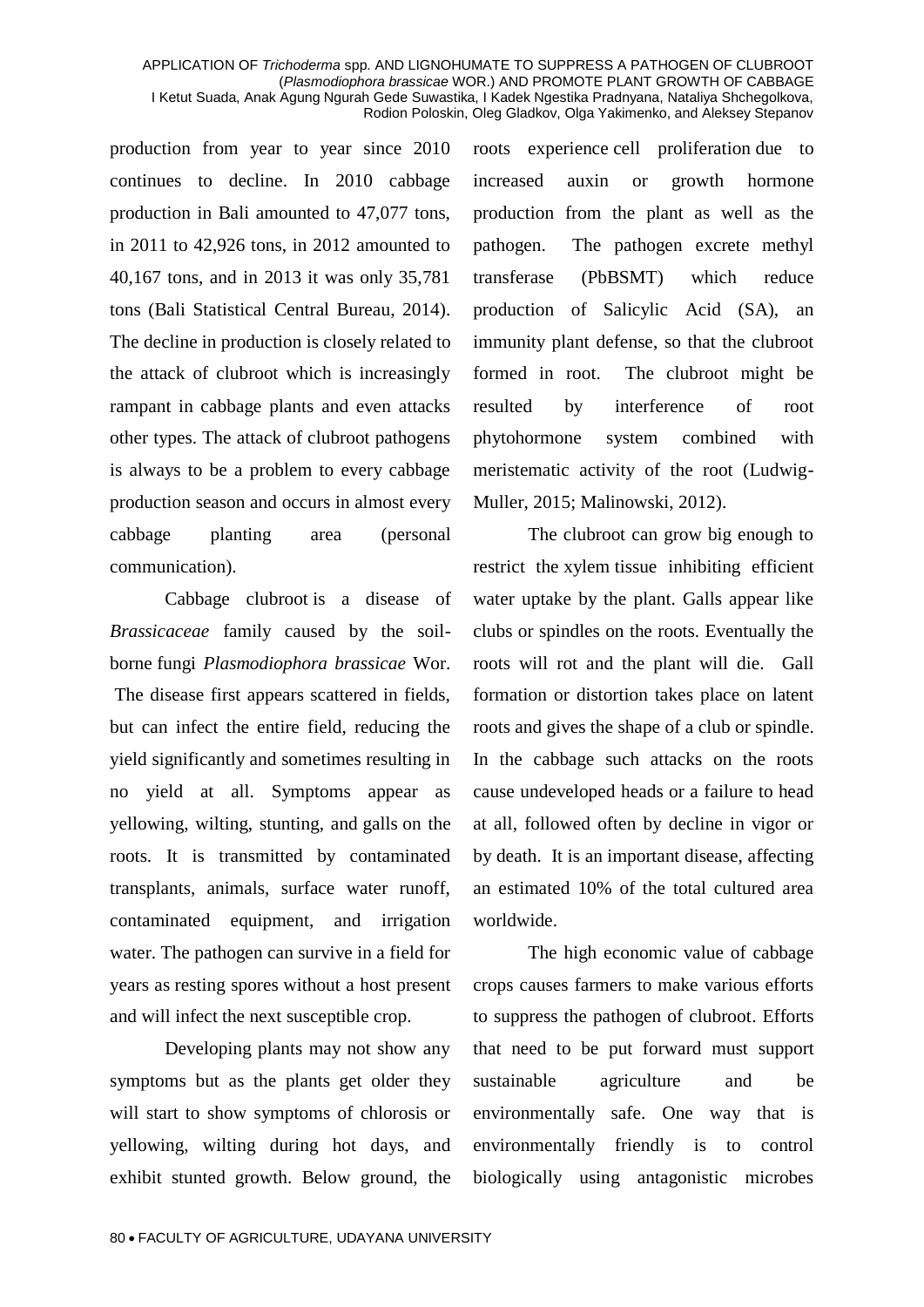(Punja and Utkhede, 2003; Tian *et al*., 2007). Therefore, the use of microbes such as *Trichoderma* which has been widely studied is important because it was able to suppress many pathogens such as *P. brassicae* [\(Xue-](https://www.tandfonline.com/author/Yu%2C+Xue-Xin)[Xin Yu,](https://www.tandfonline.com/author/Yu%2C+Xue-Xin) 2015), *Fusarium solani* by 68.22% (Barari and Foroutan, 2013;), *Rhizoctonia solani* by 67.8-74.4% (Asad *et al*., 2014; Bastakoti *et al*., 2017). The advantage of *Trichoderma* application as biocontrol agent is stimulate plant growth as well (Sing *et al*., 2016; Patel *et al*., 2016). Mode of action of *Trichoderma* spp. is including to produce cell wall degrading enzymes as pectinase and chitinase, fast growing hypae to compete to other microbe, and able to produce antibiosis substance against pathogens (Munir *et al*., 2013; Sarma *et al*., 2014). *Trichoderma atroviride* produce cell wall degrading enzymes such as *N*-acetyl-β-dglucosaminidase, 1,4-β-Chitobiosidase, endochitinase, and glucose oxidase which harms to pathogens (Brunner *et al*., 2005). *Trichoderma* spp. are free-living cosmopolitan species interacting with roots, soil, and foliar environments. Its mycelia is fast growing, therefore they compete strongly to other microorganisms. Furthermore, they degrade pectin and inhibit pectinases those are essential for plant-pathogenic fungi (Munir *et al*., 2013).

Meanwhile, the need to maximize plant growth requires nutrients which can be

derived from fertilizers that can be provided by organic materials such as humus or compost. Humic or compost affect plant physiology namely increase nutrient uptake, bind nutrients preventing leaching by run off water, increasing beneficial microbe, enhancing water preservation around root (Trevisan *et al*., 2010, Canellas *et al*., 2015). Humic substances based amendments as fertilizers have been increased in recent years and proven increase plant yield. Lignohumate (LH) is one of humic sources commercially is used widely in agriculture for many crops and various conditions. The advantage of LH is preserve nutrients of leaching, improve soil structure, and increase plant resistance to biotic and abiotic stresses. The previous year's study on this scheme have been found an effective indigenous *Trichoderma* to suppress clubroot and would be used in this study. The purpose of this study was to obtain the best combination treatment of *Trichoderma* and LH which able to suppress clubroot and also increase plant growth.

# **MATERIALS AND METHODS Treatments**

The treatments tested in this experiment was population of *Trichoderma* as biocontrol agent in combination with doses of humic product Lignohumate (LH). The treatments were set according to a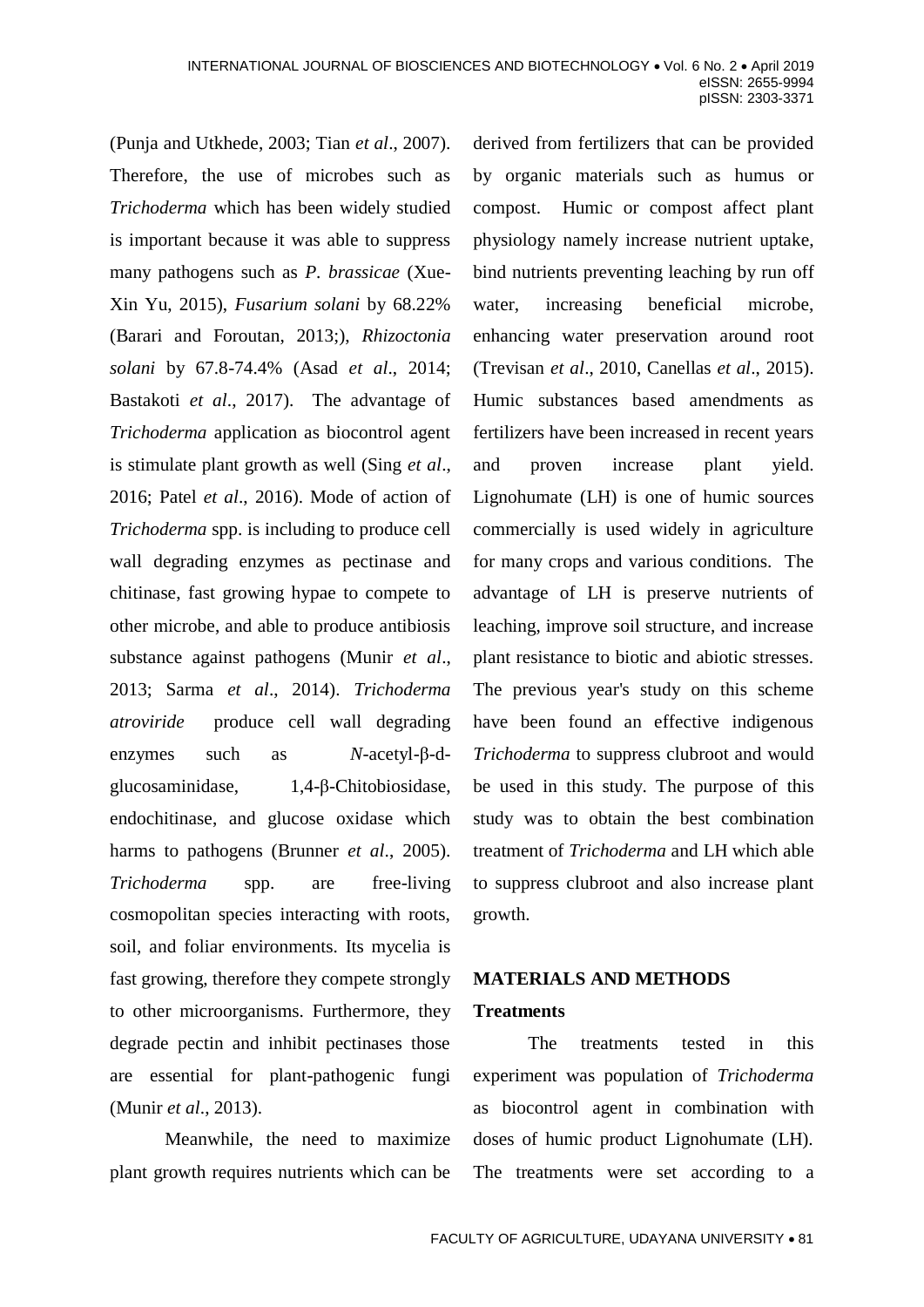Randomized Block Design with 3 (three) replications. The indicator plant was cabbage (*Brassica oleracea* L. var. capitata) which is susceptible to clubroot disease (field real experience).

Three days after transplanted, the lignohumete on each concentration were poured on around the root and one day after that the *Trichoderma* was poured for each population. The *Trichoderma* applied one time, however the lignohumate was applied for three times. The first was poured on three days after transplanted and the next two were on three and six weeks after transplanted by spraying to the leaves of growing cabbage.

Treatments for LH was the variation of concentration namely: 0.01, 0.02, 0.05, 0.1, 0.5, 1.0, and 2% (w/v) in water which were poured eventually after cabbage planted. "Lignohumate AM" is a commercial humic product with microelements, produced from lignin by an industrial process, containing about 80% of humic substances, 9% K, 3% S, 0.1-1.2 g kg-1 Mg, 0.1-2.0 g kg-<sup>1</sup> Fe, 0.1-1.2 g kg<sup>-1</sup> Cu and Co, 0.1-1.5 g kg<sup>-1</sup> B, 0.05-1.15 g kg<sup>-1</sup> Mo, 0.1-1.2 g kg<sup>-1</sup> Zn (on dry matter basis).

The *Trichoderma* applied was *T. asperellum* (*identification record ITS4/ITS5 CBS 433.97 ITS region, 99%*)isolated from cabbage plantation and collected in Laboratoty of Biotechnology, Faculty of Agriculture, Udayana University.The population treatment consisted of three levels, namely 0 inoculum (not spores nor mycelium, control),  $1x10^6$  spores,  $2x10^6$ spores, and  $3x10^6$  spores per plant (equal to 0, 5, 10, and 15 g of half-cooked rice with spores) which were suspended in 150 ml of water. The treatment without inoculum (control), plants were doused with 150 ml of water per plant according to the treatment combination.

### **Inoculum preparation**

*T. asperellum* pure culture were inoculated into half-cooked rice aseptically. A half kilogram of the rice was put into plastic bag and shaking, then incubated for a week. When the blue colour appear on all around the rice, then the spores formed in it was measured by haemacytometer. In this research the amount of spores in one gram of the rice media was equals to  $1 \times 10^6$  spores.

### **Seedling preparation**

Cabbage seedling are prepared by means of seeds sowed on beds made of bamboo blades with a soil-humus mixture of 1:1 ratio. The beds are watered just enough everyday and after the seedling have grown and was 7 days old, the seedlings were ochered (soil fist at the root) and after 14 days were ready to be replanted to the field and arranged in a distance of 50 cm x 50 cm in a plot sized of 100 cm x 1200 cm.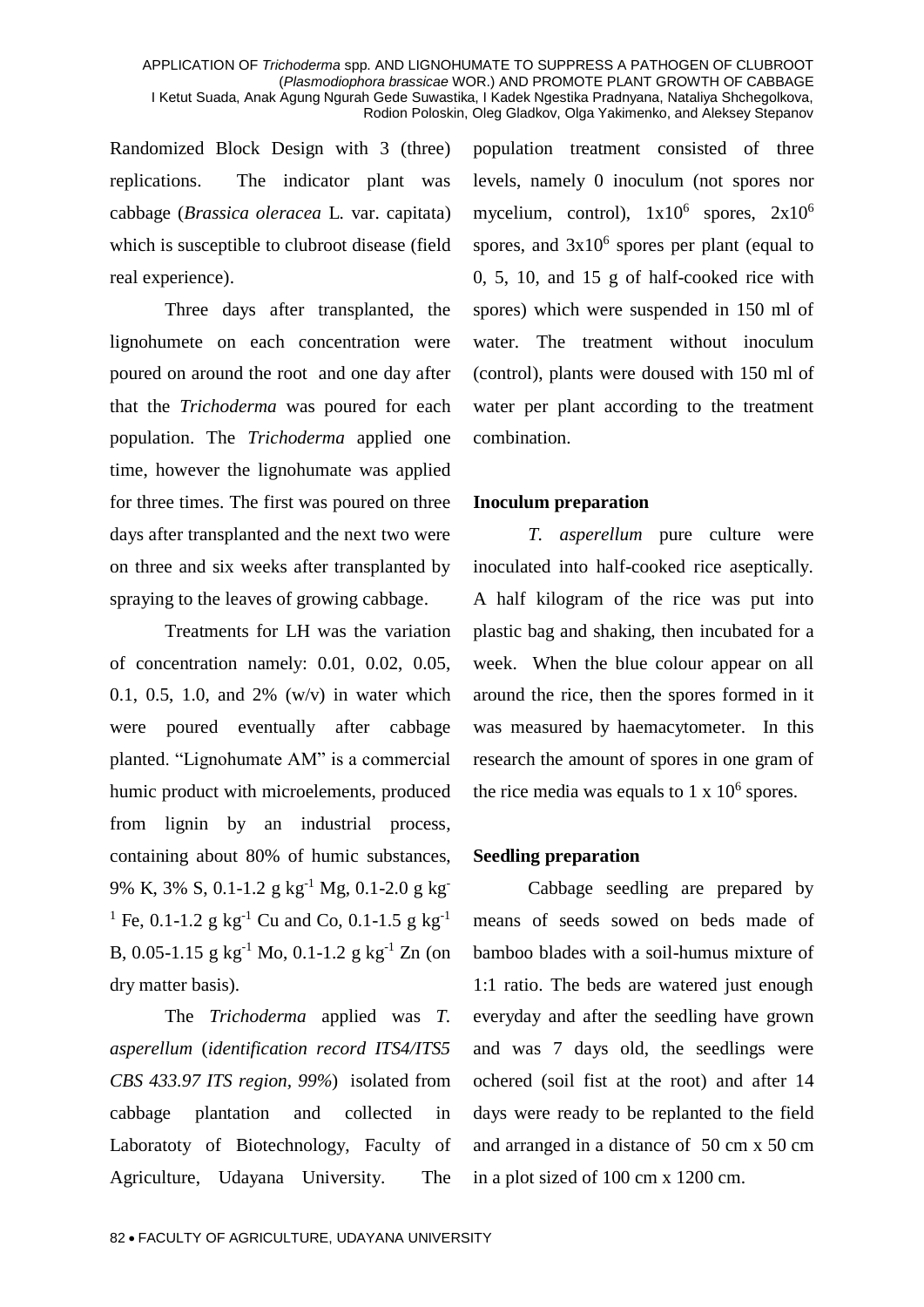## **Maintenance of plant**

Plant maintenance was done to keep field capacity of humidity, removing weeds, and fertilization. All the plots  $(1 \times 1.2 \text{ m}^2)$ were treated with basic NPK fertilization: Urea (46% N) and Ponska (15% N, 15% P<sub>2</sub>O5, and 15% K<sub>2</sub>O) with doses of Urea 2.4 g/plot + Ponska 2.4 g/plot which distributed two times. The application unorganic fertilizers were as follows: 1) one week after transplanting: 1.2 g urea/plot + 1.2 g Ponska/plot, 2) five weeks after transplanting:  $1.2$  g urea/plot +  $1.2$  g Phonska/plot.

### **Variables observed**

During the experiment, leaf area and leaf chlorophyll content were measured at two time periods: 5 weeks and at 10 weeks after planting. After harvest the following variables were determined: disease incidence, total amount of galls on roots (clubroot), root dry weight, canopy (parts of the plant above the ground) dry weight, and microbe population including bacteria, fungi, and *Trichoderma* population. Chlorophyll content was measured using Chlorophyll Meter type SPAD-502 Plus (Konica Minolta) with its unit is SPAD.

## **Microbe plating**

One gram of soil sample was diluted in stages to  $10^{-1}$ ,  $10^{-2}$ ,  $10^{-3}$ ,  $10^{-4}$ ,  $10^{-5}$ ,  $10^{-6}$ ,

and  $10^{-7}$  in sterile water. One ml of each dilution was plated in different media on petri dish. Bacteria was plated in NA (Nutrient Agar Merck®: agar 15 g/l, beef extract 3 g/l, peptic digest of animal tissue 5 g/l, sodium chloride 8 g/l, final pH  $6.0\pm0.2$ , 25 $^{\circ}$ C; preparation was of 39 g powder in 1 litre of water) medium with 2% benzimidazole, while the fungus were isolated in PDA (Potato Dextrose Agar, Merck®: agar 15 g/l, dextrose 20 g/l, potato extract 4 g/l, pH 5.6 $\pm$ 0.2, 25 $\degree$ C, preparation of 39 g in 1 litre of water) with 0.1% ciprofloxacyn-500). The colony appeared on medium were counted in colony counter apparatus, CFU/g soil.

## **Statistical analyses**

The data were variant analysed according to the randomized complete design using the Microsoft Excel software. When the difference between the treatments was significant, this differences were compared by Duncan Multiple Range Test on level of 1 and 5%.

## **RESULTS AND DISCUSSION Disease Incidence**

The Lignohumate (LH) and *Trichoderma* interacted to variable of disease incidence. Without *Trichoderma*, the exhibited of disease was decrease by the increase of LH doses while the doses of LH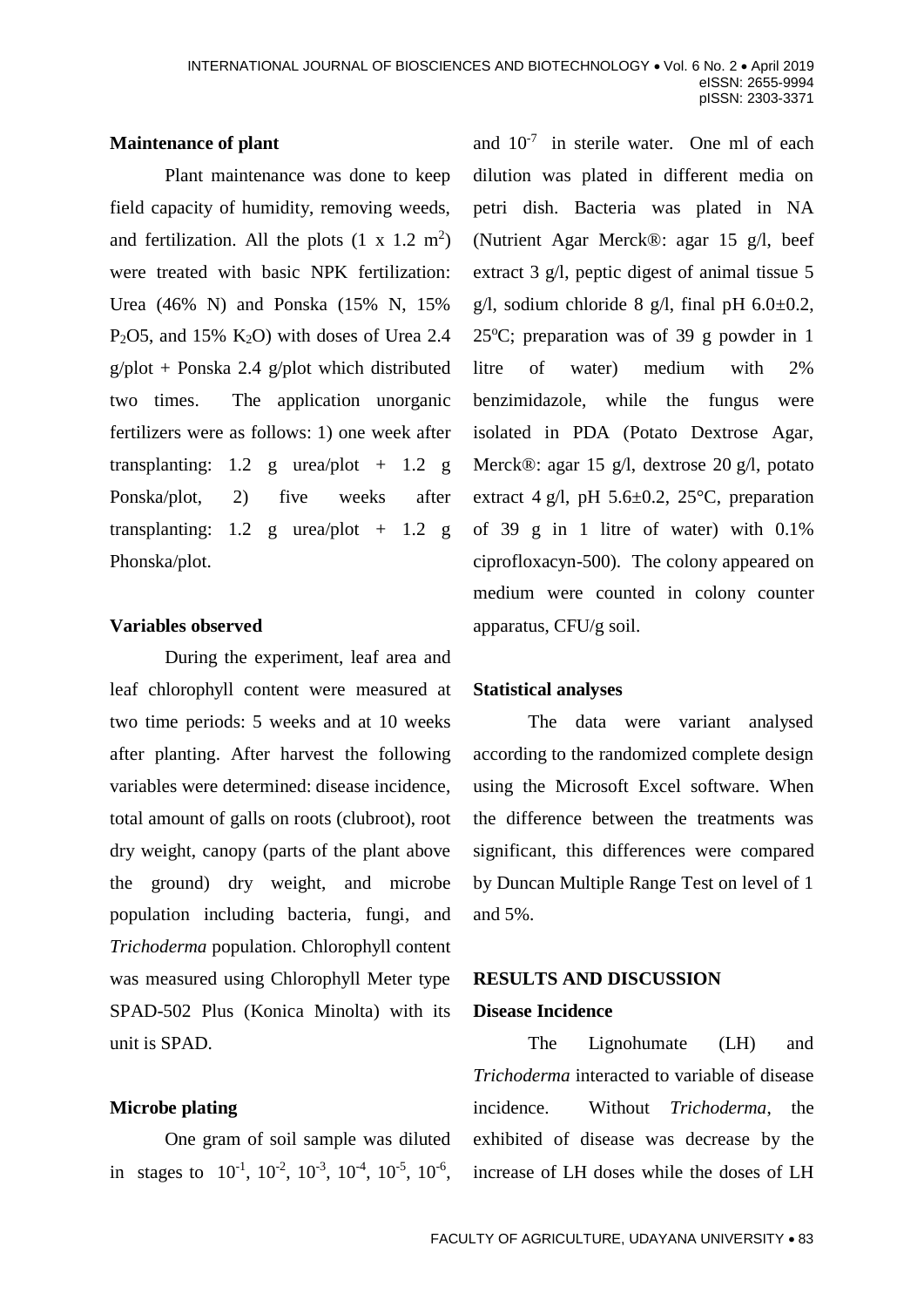increase, however, in the increase of *Trichoderma* population was not cause the decrease of disease incidence until the population of  $2x10^6$  CFU (10 g of application) (Table 1). Then, the combination of treatments that gave the best effect was the *Trichoderma* treatment on population of  $3x10^6$  spores (15 g). In this population the least disease incidence (7.1%) gained in LH dose of 0.5%, while the control treatment was 88.1% disease incidence. This is the best combination of LH concentration (0.5%) and population of *Trichoderma*  $(3x10^6 \text{ spores},15 \text{ g})$  which resulted to the lowest of disease incidence. When LH doses was increased from the dose of 0.5% in this the highest population, the disease incidence was increase significantly. This mean that, the doses more than 0.5% couldn't support *Trichoderma* to eliminate the pathogen infection.

Table 1. Disease incidence of clubroot on cabbage under treatment of lignohumate and *Trichoderma*

| Lignohumate   | Trichoderma sp. |  |      |                |                |   |                 |              |  |  |
|---------------|-----------------|--|------|----------------|----------------|---|-----------------|--------------|--|--|
| concentration | 0(0g)           |  |      | $1x10^6 (5 g)$ | $2x10^6(10 g)$ |   | $3x10^6$ (15 g) |              |  |  |
| (%)           |                 |  |      |                |                |   |                 |              |  |  |
|               |                 |  |      | $\frac{0}{0}$  |                |   |                 |              |  |  |
| 0.00          | 88.1<br>a       |  | 80.1 | <sub>a</sub>   | 74.0           | a | 66.1            | $\mathbf a$  |  |  |
| 0.01          | 62.5<br>a       |  | 80.1 | <sub>a</sub>   | 74.0           | a | 66.1            | a            |  |  |
| 0.02          | 72.2<br>a       |  | 80.1 | a              | 66.1           | a | 58.2            | $\mathbf b$  |  |  |
| 0.05          | 72.2<br>a       |  | 72.2 | <sub>a</sub>   | 74.0           | a | 58.2            | $\mathbf b$  |  |  |
| 0.10          | 72.2<br>a       |  | 72.2 | <sub>a</sub>   | 74.0           | a | 58.2            | $\mathbf b$  |  |  |
| 0.50          | 72.2<br>a       |  | 41.1 | b              | 66.1           | a | 7.1             | $\mathbf{C}$ |  |  |
| 1.00          | 49.1<br>b       |  | 49.1 | b              | 66.1           | a | 32.0            | b            |  |  |
| 2.00          | 55.2<br>b       |  | 80.1 | a              | 66.1           | a | 41.1            | b            |  |  |

Remarks: Means value with the same letter are not significantly different (p>0.05) based on Duncan't Multiple Range Test.

The best combination of LH with *Trichoderma* occurred at 0.5% LH and 15 g of *Trichoderma* which resulted to the lowest incidence of disease infection. Novizan (2002) revealed that, *Trichoderma* spp. is the most widely studied about its ability to control fungi and plant-destroying bacteria. This fungus is a saprophytic fungus that lives on the ground and is easily mass produced with artificial media. *Trichoderma* spp. can

be hyperparasitic in some species of pathogenic fungi, its growth is very fast which makes possible to strong space competitor, and does not become a disease for higher plants. Therefore, when combined with LH, a synergism will occurred in suppressing clubroot. Rodion (2016) proved that LH has the ability of immunoregulators action which gives rise to the effect of plant resistance on various biotic and abiotic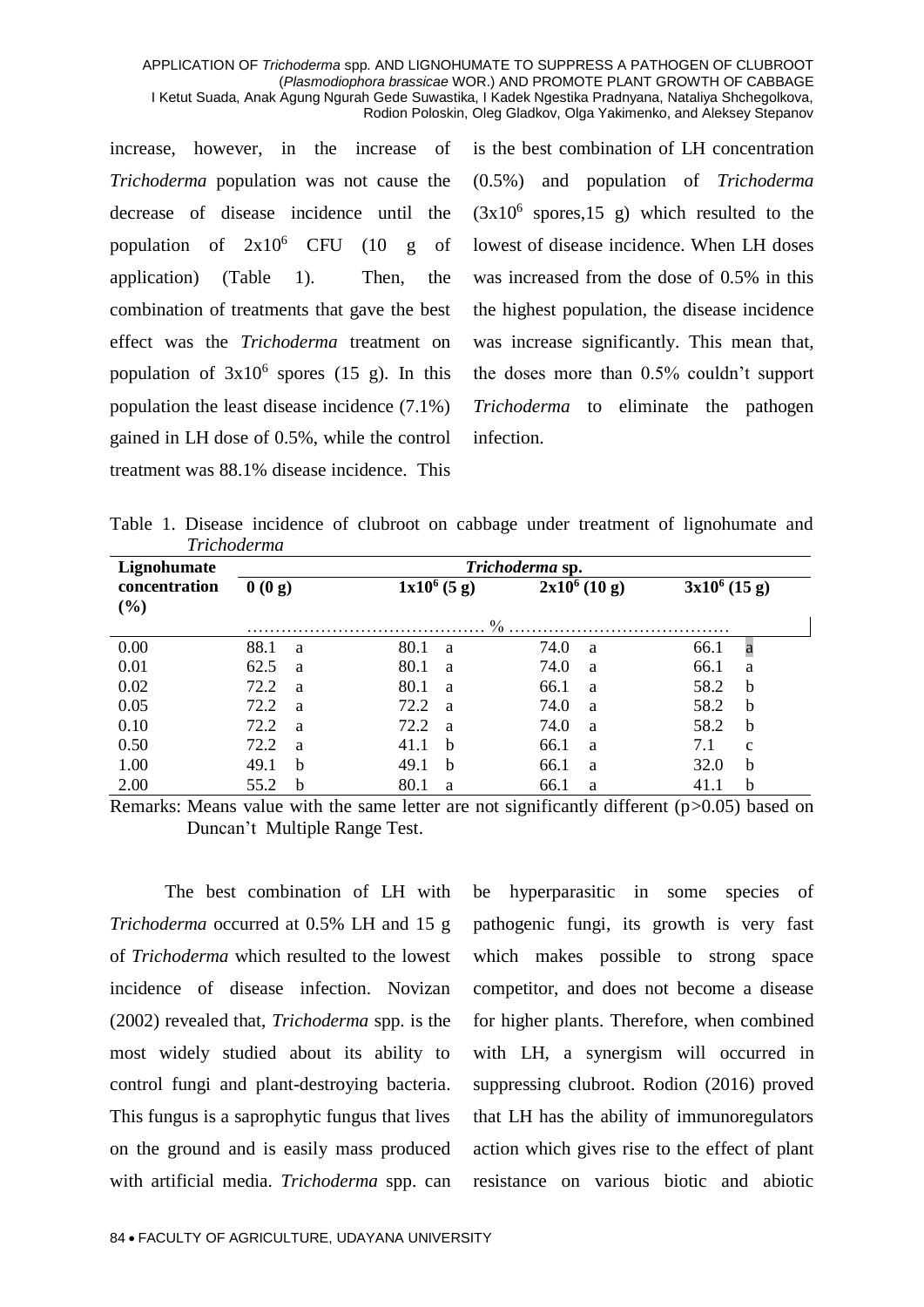stresses including *P. brassicae*. More over, according to Druzhinina *et al.* (2011); Shoresh *et al.* (2010); Kumar *et al.* (2017), *Trichoderma* spp. may form chemical compounds which promote plant defenses (MAMPs, Microbe Associated Molecular Patterns) such as peptaibols, xylanases, swollenins, and cerato-latanins.

Experimental field was heavily infected with clubroot, incidence of disease achieved 88% at the control treatment. When added separately, both tested products contributed to a decrease in the incidence of 2-9 times (88% to 49% in control, 66% to 7.1% in 15 g population of *Trichoderma*). Effect of *Trichoderma* alone decrease the disease was visible from 72.2% to 7.1% in 0.5% LH, whether LH alone at highest doses (1 and 2%) was able to decrease the pathogen infection. At combined application of *Trichoderma* with LH at rates higher then 0.02% the positive effect was much more pronounced, and in some cases the incidence of disease decreased up to 42-58%. The combination of treatments that gave the best effect was the *Trichoderma* treatment on population of  $3x10^6$  spores with LH-dose 0.5% which provided the least disease incidence (7.1%). However, at high doses of LH (1-2%) some growth of disease incidence was observed comparably to the one at lower rates (0.02-0.50%). This means that the doses more than 0.5% couldn't support *Trichoderma* to eliminate the pathogen infection.

## **Total club root**

At combined application of Lignohumate with the *Trichoderma* their interaction affected to club root formation (Table 2). The interaction which resulted to the lowest total club root (1 piece) was in the combined of 0.5% lignohumate and the *Trichoderma* population of  $3x10^6$  CFU (15 g) (Table 2), which was in accordance with the effect of the treatments on the disease incidence (Table 1). The lower percentage of pathogen attacks on plants resulted to lower number of club roots and dry weight as well. The lower dry weight (3.80 g, Table 4) on the best treatments because there was not occur hypertrophy and root cell hyperplasia which leading to cell remain healthy (Fig.1).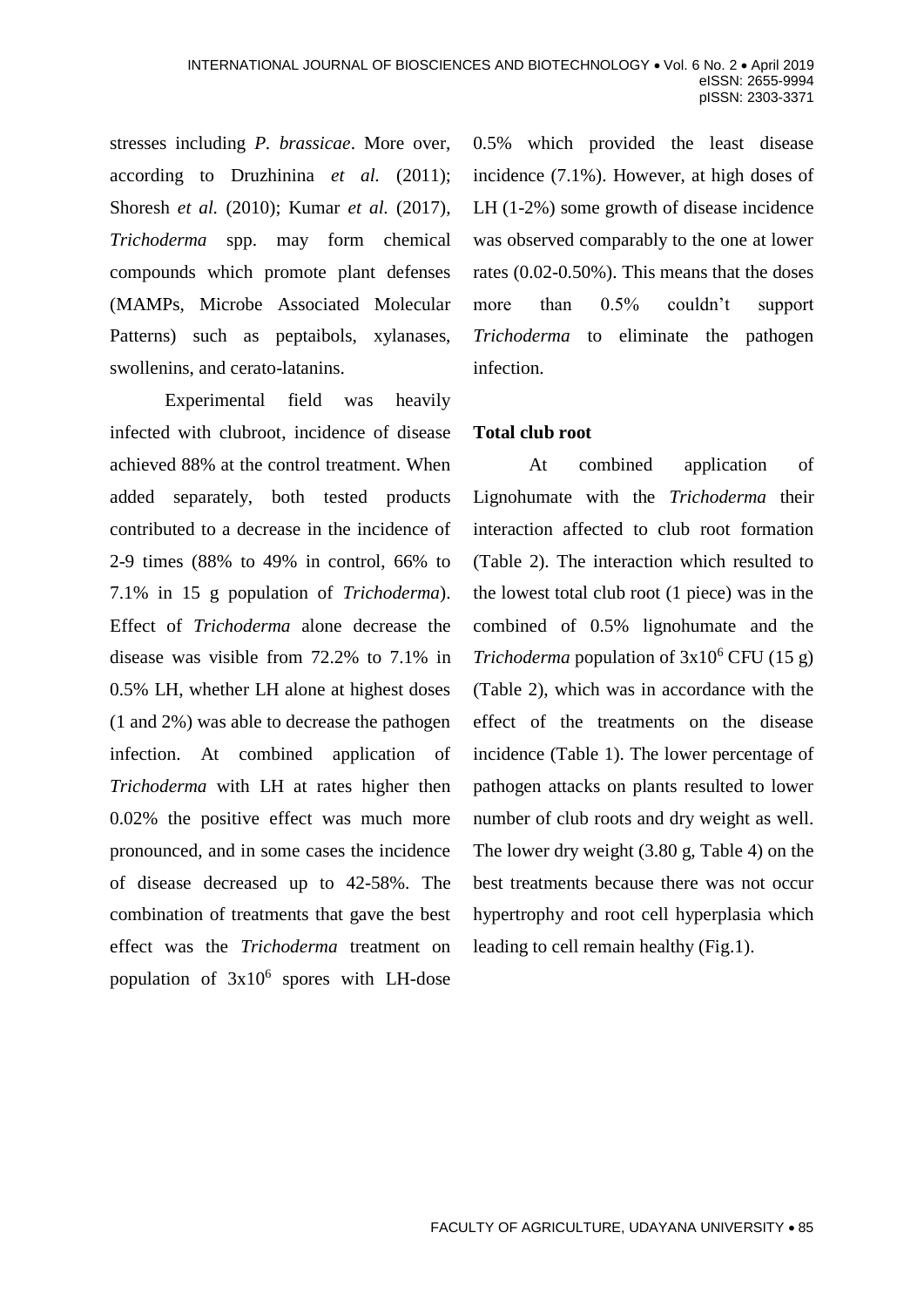

**Fig. 1.** Cabbage roots. Healthy roots (A), Infected roots (B), Cross section image of healthy root (C), Cross section image of infected root (D), Longitudinal section image of healthy root (E), Longitudinal section image of infected root (F). The arrow indicates xylem that has a change in the infected root (broken) and left is healthy image xylem.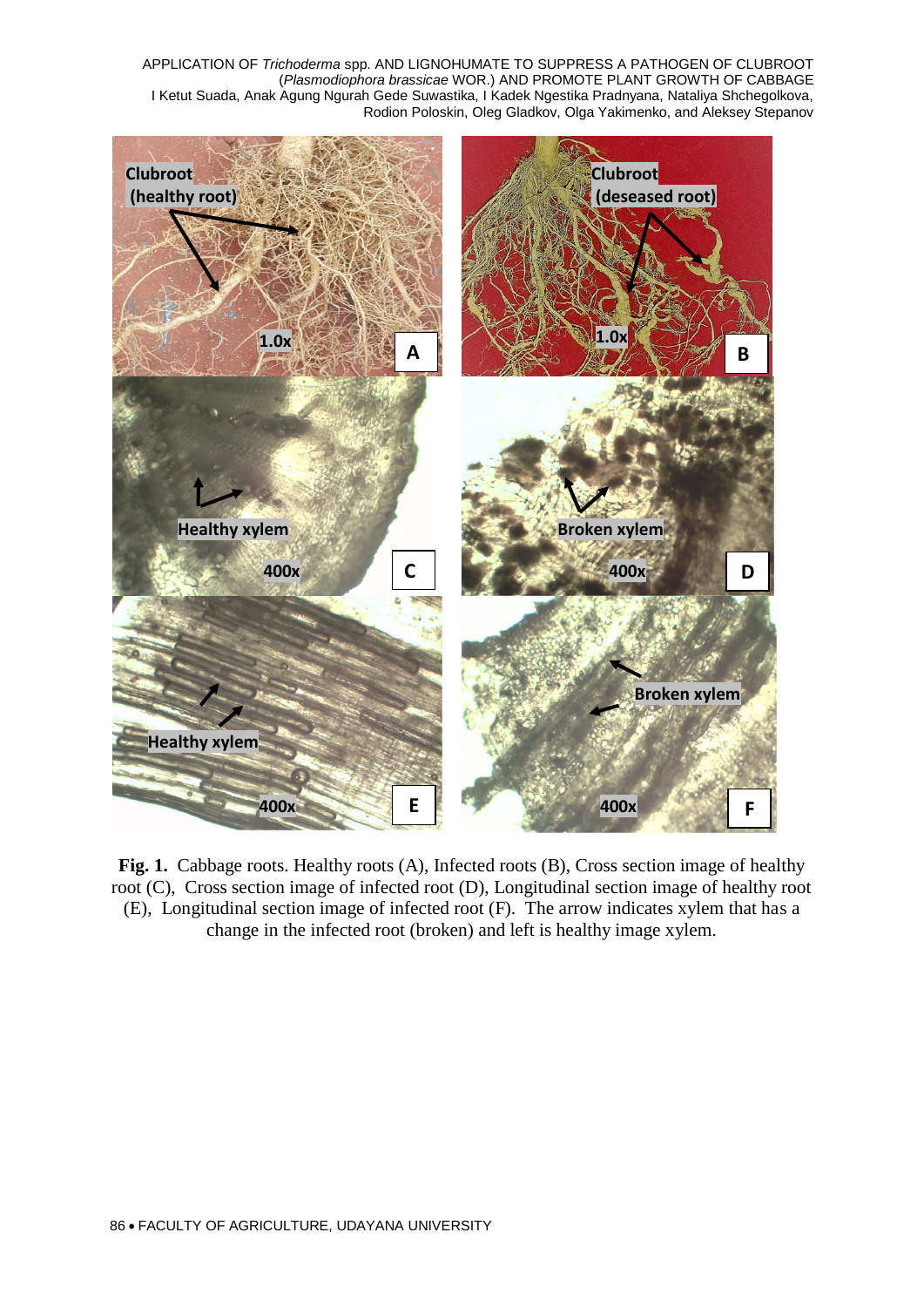| Lignohumate           |       | Trichoderma sp. |                |    |                      |                      |  |  |  |  |
|-----------------------|-------|-----------------|----------------|----|----------------------|----------------------|--|--|--|--|
| concentration $(\% )$ | 0(0g) |                 | $1x10^6 (5 g)$ |    | $2x10^6(10 g)$       | $3x10^6$ (15 g)      |  |  |  |  |
|                       |       |                 |                |    | pieces per plant     |                      |  |  |  |  |
| 0,00                  | 19,33 | a               | 12,33          | b  | 10,33<br>b           | 9,67<br>$\mathbf c$  |  |  |  |  |
| 0,01                  | 12,00 | $\mathbf b$     | 13,00          | b  | 10,33<br>b           | 10,00<br>b           |  |  |  |  |
| 0,02                  | 10,67 | b               | 13,67          | b  | 8,67<br>$\mathbf{c}$ | 7,33<br>$\mathbf{C}$ |  |  |  |  |
| 0,05                  | 10,67 | b               | 11,33          | b  | 8,67<br>$\mathbf{c}$ | 8,00<br>$\mathbf c$  |  |  |  |  |
| 0,10                  | 11,33 | b               | 12,00          | b  | 10,33<br>b           | 8,33<br>$\mathbf c$  |  |  |  |  |
| 0,50                  | 11,33 | b               | 4,33           | de | 8,67<br>$\mathbf{C}$ | 1,00<br>f            |  |  |  |  |
| 1,00                  | 6,00  | cd              | 7,33           | cd | 9,00<br>$\mathbf{C}$ | 5,67<br>de           |  |  |  |  |
| 2,00                  | 8,33  | cd              | 14,33          | b  | 9,33<br>$\mathbf{c}$ | 6,00<br>cd           |  |  |  |  |

Table 2. Total clubroot exhibited on the cabbage root on lignohumate and *Trichoderma*  treatments

Remarks: Means value with the same letter are not significantly different (p>0.05) based on Duncan't Multiple Range Test.

Besides of disease incidence, both LH affected also the root galls formation, reducing amount of clubs on cabbage roots by 3 times on treatment without *Trichoderma* (19.33 pieces clubs in 0% LH compared to 6 pieces in 0.5% LH) and decreased 10 times clubs on *Trichoderma* for  $3x10^6$  spores (9,67) pieces clubs in 0% LH compared to 1 pieces in 0.5% LH) (Table 2). LH enhanced the effect of *Trichoderma* and at the most effective treatment (*Trichoderma* population

of  $3x10^6$  CFU with 0.5% lignohumate), the minimum amount of galls was observed 1 against 19 pieces in control. This is in accordance with the effect of the treatments on the disease incidence, as well as "opposite effect" of high concentrations of LH (Table 1). This figures indicated that the LH treatment to the soil has significant effect to the immune system plant (immunomodulator effect) as stated by Poloskin (2012).

## **Total dry weight**

| Lignohumate   | Trichoderma sp. |                |                |         |                 |          |                 |              |  |  |  |
|---------------|-----------------|----------------|----------------|---------|-----------------|----------|-----------------|--------------|--|--|--|
| concentration | 0(0g)           |                | $1x10^6 (5 g)$ |         | $2x10^6 (10 g)$ |          | $3x10^6$ (15 g) |              |  |  |  |
| (%)           |                 |                |                |         |                 |          |                 |              |  |  |  |
|               |                 |                |                |         |                 |          |                 |              |  |  |  |
| 0,00          | 17,11           | gh             | 25,54          | a       | 14,82           | abcdefgh | 15,55           | abcdefg      |  |  |  |
| 0,01          | 23,93           | abc            | 23,43          | abcd    | 16,90           | abcdefg  | 13,64           | bcdefgh      |  |  |  |
| 0,02          | 12,58           | $\epsilon$ fgh | 15,30          | abcdefg | 13,58           | bcdefgh  | 20,45           | abcdefg      |  |  |  |
| 0,05          | 15,73           | abcdefgh       | 22,07          | abcdefg | 22,51           | abcde    | 20,29           | abcdefg      |  |  |  |
| 0,10          | 13,52           | bcdefgh        | 24,12          | ab      | 15,54           | abcdefgh | 19,38           | abcdefg      |  |  |  |
| 0,50          | 20,58           | abcdefg        | 11,53          | fgh     | 12,96           | defgh    | 3,80            | $\mathbf{1}$ |  |  |  |
| 1,00          | 25,54           | a              | 13,91          | bcdefgh | 13,36           | cdefgh   | 11,73           | fgh          |  |  |  |
| 2,00          | 14,97           | abcdefgh       | 22,17          | abcdef  | 12,78           | defgh    | 11,98           | efgh         |  |  |  |

Table 3. Total of root dry weight of cabbage under lignohumate and *Trichoderma* treatments

Remarks: Means value with the same letter are not significantly different (p>0.05) based on Duncan't Multiple Range Test.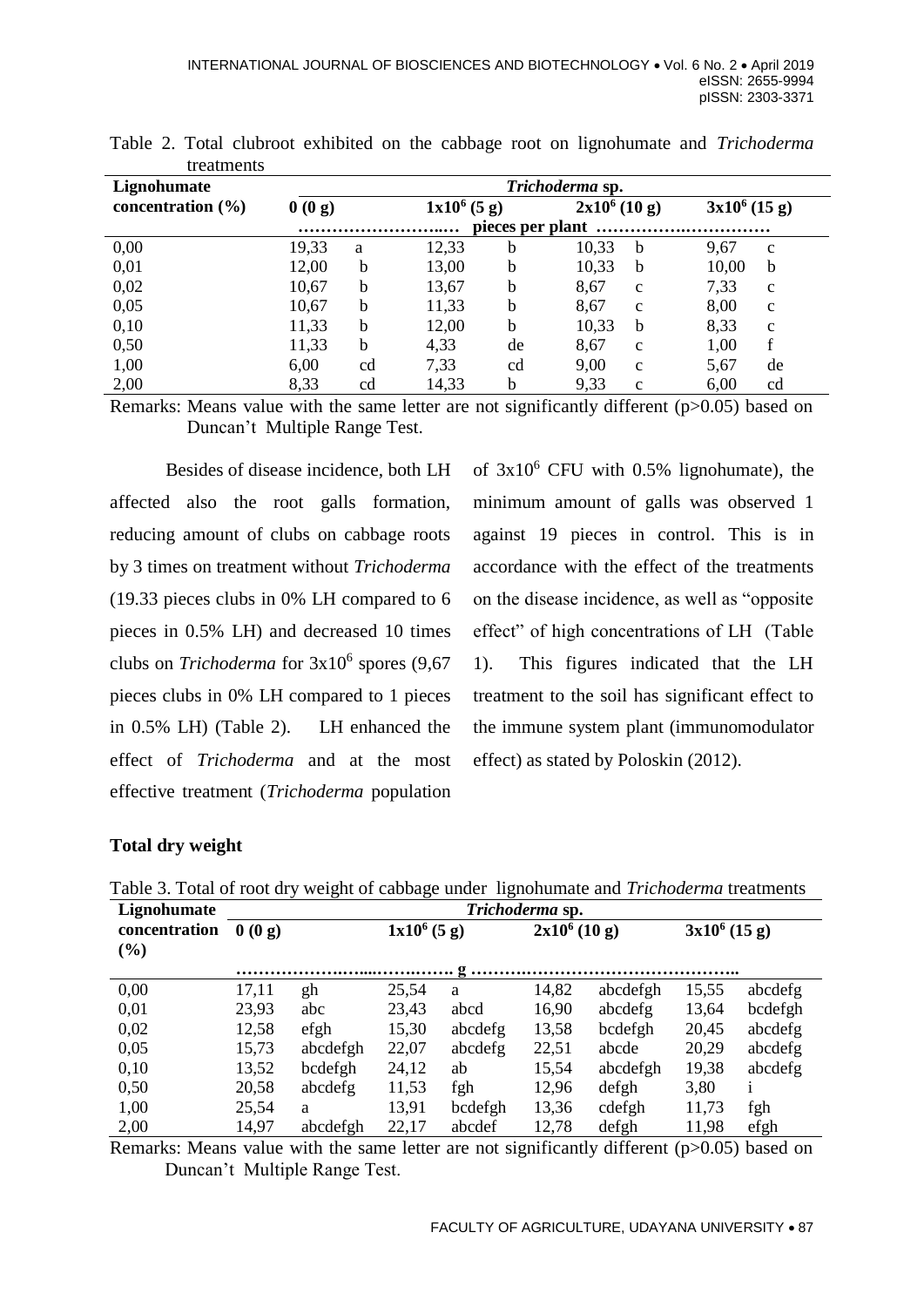### **Root dry weight**

High root dry weight was a result of the formation of high root cell volumes that occur due to root cell division which influenced by of the pathogen *P. brassicae*. When the pathogen interacts with its host, auxin will soon formed in plant cells, resulting in uncontrolled root cell division and tumor formation. High root dry weight indicates that the treatment is ineffective as in control. So the lower the dry weight of the root (to a certain extent), the more effective the treatment. Effective treatment of pressing clubroot according to low root dry weight and the most effective treatment was 0.5%

LH dose combination with *Trichoderma*  concentration of  $3x10^6$  (15 g) which produced 3.8 g of root dry weight.

## **Canopy dry weight, leaf area, and chlorophyll content**

The highest canopy dry weight also occurs at 0.5% LH concentration in the entire *Trichoderma* population (Fig. 2) and also the largest leaf area occurred at the lignohumate dose (Fig. 3). The highest chlorophyll amount achieved was 7400.77 SPAD at the same lignohumate dose which was higher than that at 1.0% (Figure 4) which the amount of *Trichoderma* 3x10<sup>6</sup> CFU (15 g).





The highest dry weight canopy occurred at 0.5% LH concentration and the lowest was in the control treatment (Fig. 2). This showed that LH has an active role in increasing soil fertility, increasing nutrient uptake, and also increasing the amount of chlorophyll, all of which will produce high photosynthetic products that were expressed in the high dry weight of plants.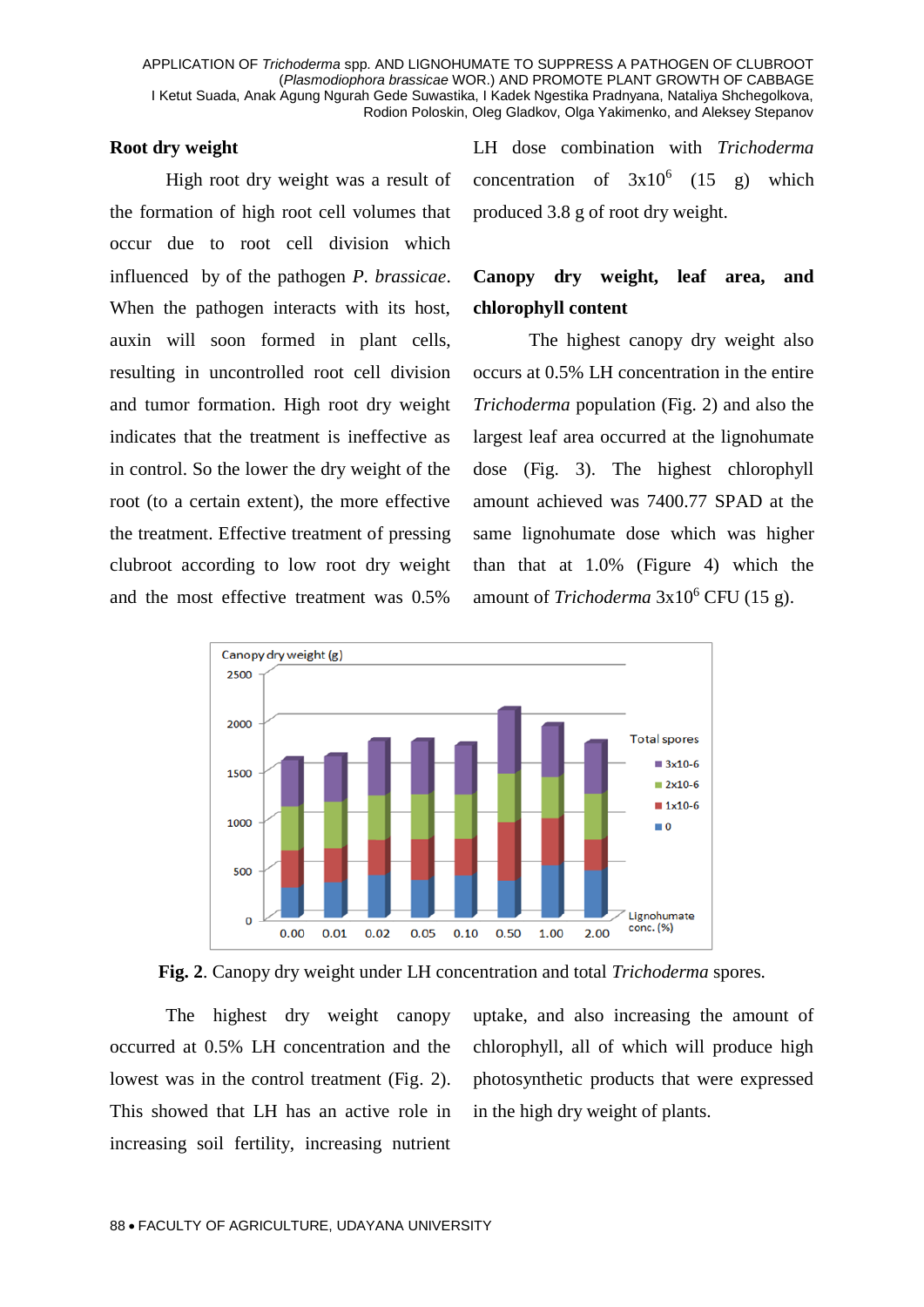

**Fig. 3.** Leaf area under LH concentration ignoring total *Trichoderma* spores.

Based on Fig. 3, it was seen that LH also spurred the formation of leaf area which is the highest  $(200.19 \text{ cm}^2)$  at the concentration of 0.5% LH.





## **Microbial population**

Humic substances are showed to increase soil biological activity, and this is considered to be one of the probable mechanisms of their positive effect on plant growth and development. This is true for humic-based product LH as well. Table 4

shows the effect of different concentrations of LH on microbial population in soil. It mostly stimulated the bacterial population, and the concentration of 0.5% provided the highest increment of bacterial and fungi population.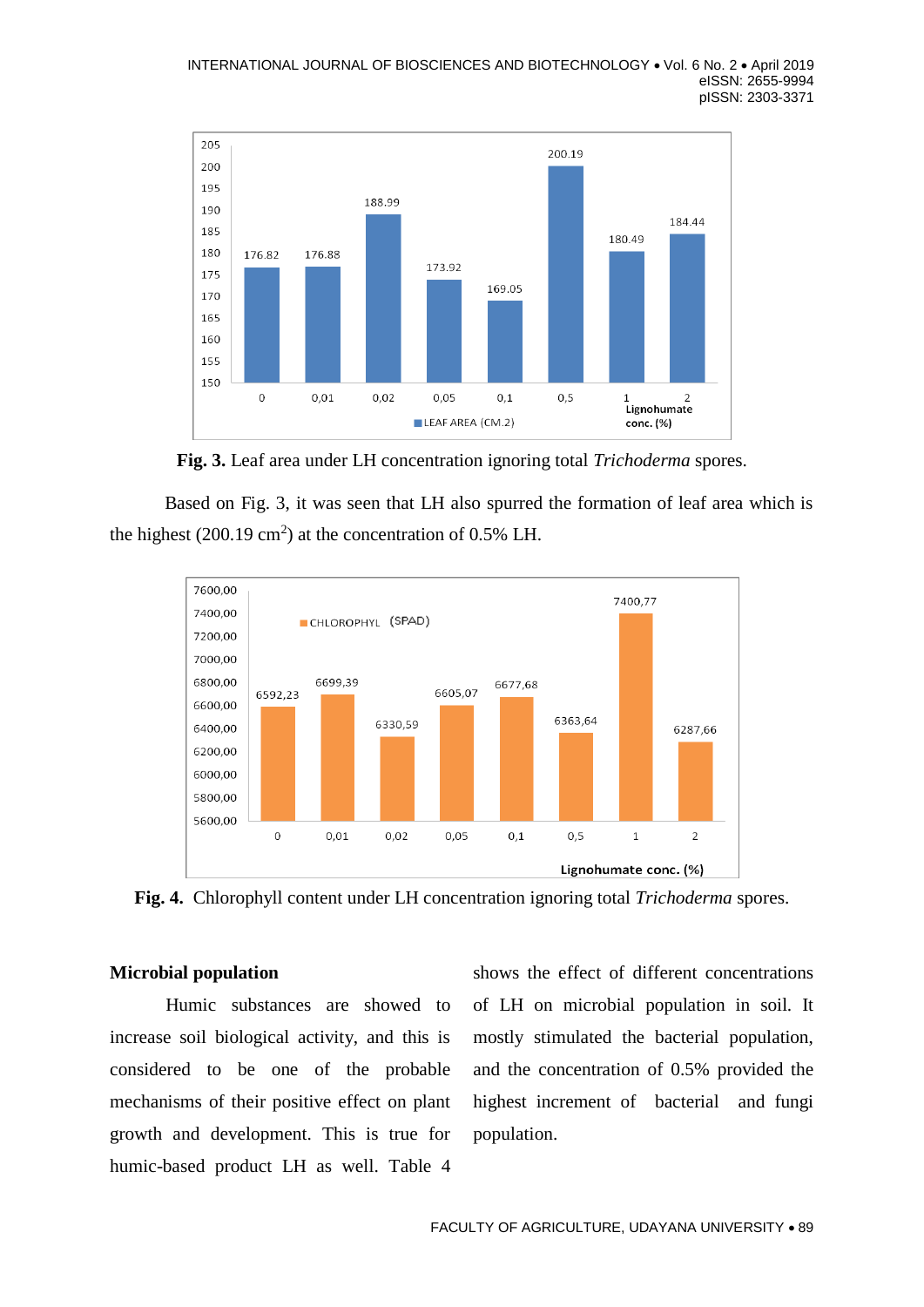| Lignohumate           | <b>Microbe population</b>         |                                |                                              |  |  |  |  |  |
|-----------------------|-----------------------------------|--------------------------------|----------------------------------------------|--|--|--|--|--|
| concentration $(\% )$ | Bacteria (spp.)<br>$(1x10^6$ CFU) | Fungi (spp.)<br>$(1x10^6$ CFU) | <i>Trichoderma</i><br>spp.<br>$(1x10^6$ CFU) |  |  |  |  |  |
| 0,00                  | $10\pm0.67$ d                     | $13\pm0.33$ b                  | $1,5\pm0,40$ c                               |  |  |  |  |  |
| 0,01                  | $33\pm0.33$ b                     | $10\pm0,56 b$                  | $3,0\pm0,20$ b                               |  |  |  |  |  |
| 0,02                  | $19\pm0.67$ c                     | $10\pm0.43$ b                  | $3,1\pm0,30$ b                               |  |  |  |  |  |
| 0,05                  | $28 \pm 0.37$ b                   | $12+0,52 b$                    | $4,0\pm0,24$ b                               |  |  |  |  |  |
| 0,10                  | $27 \pm 0.33$ b                   | $11\pm0.23$ b                  | $3,3\pm0,43$ b                               |  |  |  |  |  |
| 0,50                  | $39 \pm 0.67$ a                   | $19+0,34$ a                    | $5,7\pm0,82$ a                               |  |  |  |  |  |
| 1,00                  | $20 \pm 0.63$ c                   | $11\pm0.22 b$                  | $3,3\pm0,43$ b                               |  |  |  |  |  |
| 2,00                  | $27 \pm 0.33$ b                   | $11\pm0.33$ b                  | $3,3\pm0,82$ b                               |  |  |  |  |  |

|           |  |  |  | Table 4. Total microbe exhibited in the cabbage media culture under <i>Trichoderma</i> and LH |  |
|-----------|--|--|--|-----------------------------------------------------------------------------------------------|--|
| treatment |  |  |  |                                                                                               |  |

Remarks: Means value with the same letter are not significantly different (p>0.05) based on Duncan't Multiple Range Test.

The LH on 0.05% concentration application was able to promote the dry weight of seedling of some cabbage family plant (*Lactuca sativa, Eruca sativa, Coriandrum sativum, Brassica oleracea* var. *capitata*) as twice of non treated plant (Suada *et al*., 2017). Lignosulfonate-humate-a and lignosulfonate-humate-b elicited hormonelike activity and leonardite displayed giberellin properties and subsequently increase the growth (Ertani *et al*., 2011).

LH can stimulate microbial growth of up to 0.5% concentration. The higher the LH concentration, the higher the number of microbes (fungi and bacteria) population, however, after a concentration of 0.5% LH, the microbial population decreases. According to Yakov (2010) that organic matter in the soil will invite microbes to grow because microbes get food through the

decomposition of these organic materials. In fertile soils, which contain high organic ingredients there are 100 million microbes of various types per gram of soil. In this study, increasing lignohumate will increase the number of microbes to a concentration of 0.5%, however, starting concentrations of greater than 0.5% the microbial population decreases. This contradicts to the statement that in more fertile soils more microbes inhabit the soil due to some disadvantageous happened in this condition. The LH concentration was not supported the growth of microbes.

The effect of *Trichoderma* was exhibited by many researcher that the fungi has some advantages through directly and undirectly in influencing pathogen and its host. Direct mechanisms is mycoparasitism, the Trichoderma's mycelia titling other fungi mycelia and such its plasma till suffering and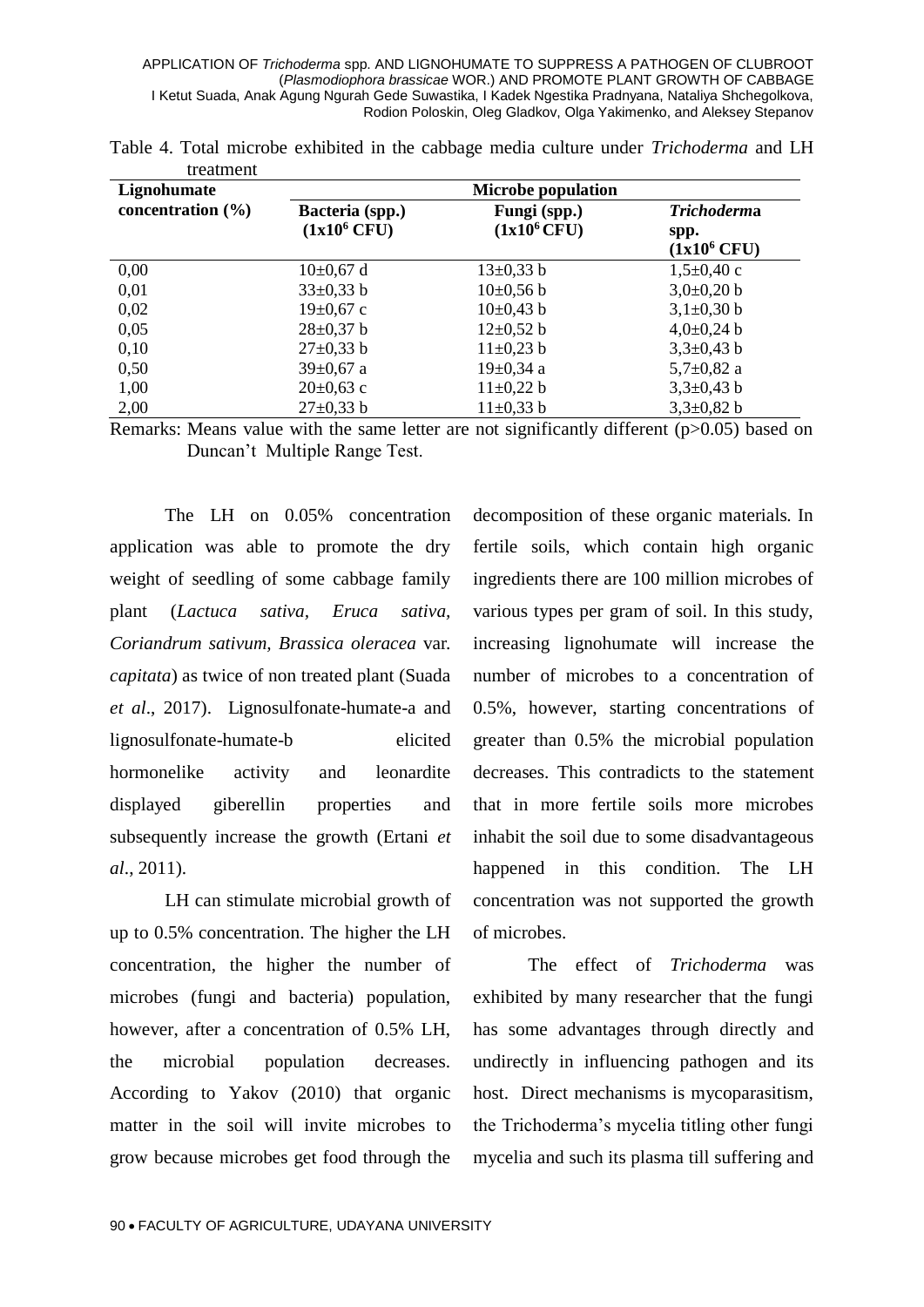dried. In this case the *Plasmodiphora brassicae* was not have a mycelia so this mechanism can't be applied in this problems. Indirectly ways is competing for space and also nutrients, promoting plant defensive ability, antibiosis and moreover promoting plant growth (Benitez *et al*., 2004; Bastakoti *et al*., 2017 ). The biocontrol processes occurred may coordinately and its effectiveness is defend on the strain of *Trichoderma,* the antagonized fungus in the rhizoplane, the crop plant, and plant cirscumstance. The environmental factors which influenced to the control system is nutrient availability, iron concentration, pH, and temperature. Moreover, activity of each mechanisms will promote the production of some antibiosis compound such as plant growth factor, siderophore, antibiotic, hydrolytic enzymes, gliotixin (produced by *T. virens*) and also carbon and nitrogen elements. The enzymes produced are able to hydrolyze chitin, protein, cellulose, and hemicellulose of cells (Canellas *et al.*, 2015).

LH was able to increase the synthesis of chlorophyll in cabbage plants. The highest chlorophyll formation (7400.77 SPAD in Fig. 4) was achieved at 1% LH dose in this study. The increased due to LH also occurs when LH was sprayed onto leaves, it was able to increase photosynthesis rates because higher chlorophyll content achieved. The same phenomenon is reported for various

plants such as pepper (Karakurt *et al*., 2009) and chrysanthemum (Fan *et al*., 2014). More over, according to Ertani *et al*. (2011) and Poloskin *et al*. (2012), LH has been shown to increase chlorophyll production. High chlorophyll has more implications for more photosynthesis which results in the formation of more carbohydrate products which means the dry weight of plants will be greater than without LH.

*Trichoderma* species is capable of producing 100 antibiotic metabolites including polyketides, pyrones, terpenes, which are derivative metabolites from amino acids and polypeptides (Sivasithamparam and Ghisalberti, [1998\)](https://www.ncbi.nlm.nih.gov/pmc/articles/PMC2886115/#CR144). *Trichoderma* as a biocontrol agent has been effective against pathogens such as *Pythium aphanidermatium, Gaeumannomyces graminis var. tritici, Fusarium oxysporum, Rhizoctonia solani, Fusarium culmorum, Sclerotium rolfsii, Phytophthora cactorum, Botrytis cinerea* and several *Alternaria* species (Dolatabadi *et al*., 2011; Bastakoti *et al*., 2017). Role of *Trichoderma* not only suppresses the growth of pathogens, but there are other influences that are beneficial for plants, namely increasing plant defenses, stimulating colonization by the rhizosphere microbes and stimulating plant root growth (Vinale *et al*., 2008).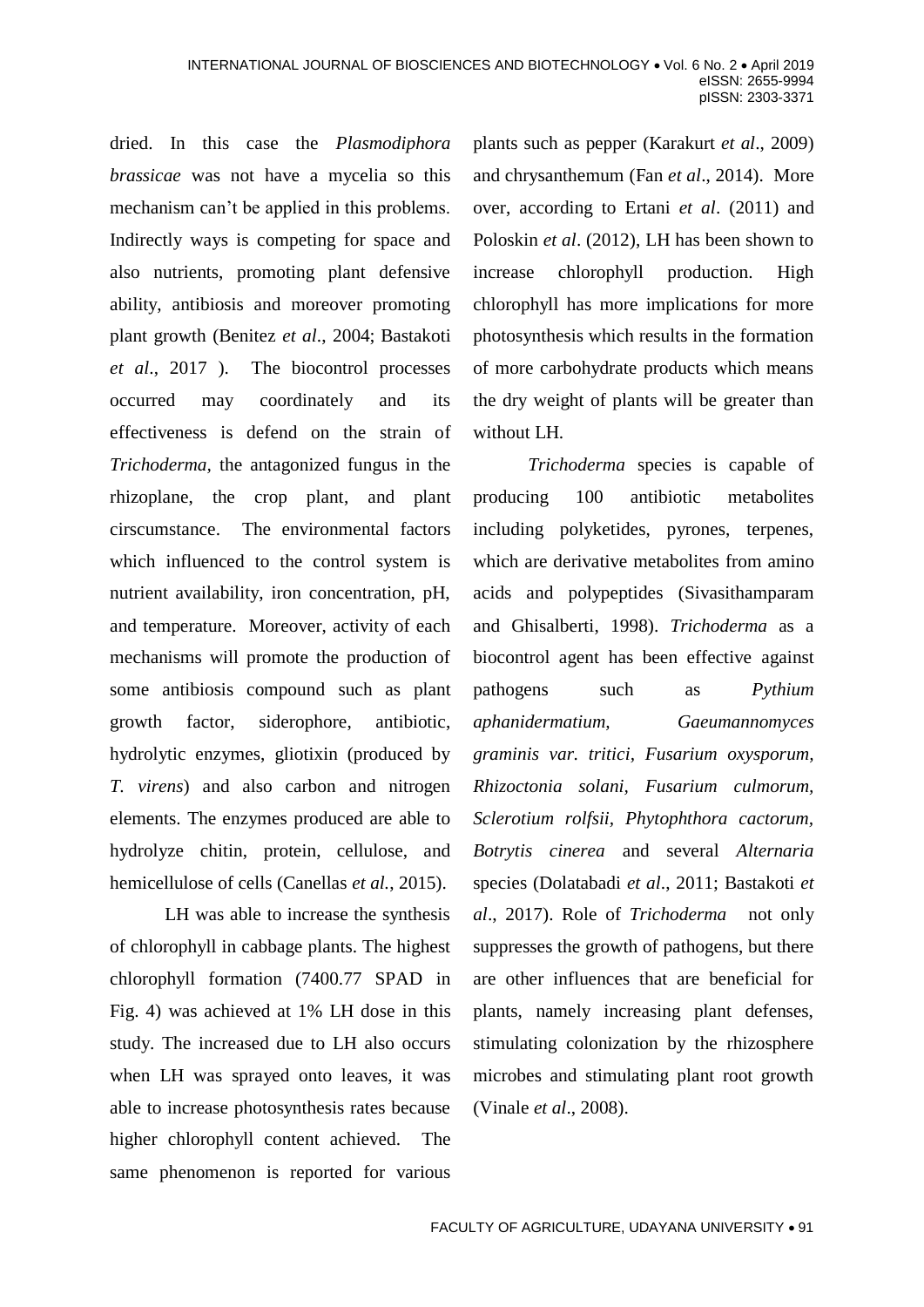#### **CONCLUSIONS**

The combination of the *Trichoderma* treatment of population of  $3x10^6$  spores (15 g with the treatment of LH of 0.5% resulted in the lowest root fresh weight, the lowest of root dry weight, the highest canopy fresh weight, the highest canopy dry weight, the lowest number of clubroot, and the lowest percentage of disease attack, indicated that this combination was the most suitable treatment in suppressing clubroot attack and promote plant growth of cabbage. The higher the lignohumate concentration up to 0.5%, the higher the number of microbes growth.

### **ACKNOWLEDGEMENTS**

We express my great thank to Dean of Faculty of Agriculture and Head of Institute for Research and Community Service-Udayana University for the facilities prepared which promote this research activities well done. Thank you also to the Russia-ASEAN Project for moral and financial support so that this research moves forward and was completed on time. This research certainly will not work without the support of RET Ltd (Mr. Rodion Poloskin and Mr. Gladkov), namely in the form of providing lignohumate samples and application recommendations.

### **REFERENCES**

- [Asad,](https://www.ncbi.nlm.nih.gov/pubmed/?term=Asad%20SA%5BAuthor%5D&cauthor=true&cauthor_uid=25033669) S.A., [Ali,](https://www.ncbi.nlm.nih.gov/pubmed/?term=Ali%20N%5BAuthor%5D&cauthor=true&cauthor_uid=25033669) N., [Hameed,](https://www.ncbi.nlm.nih.gov/pubmed/?term=Hameed%20A%5BAuthor%5D&cauthor=true&cauthor_uid=25033669) A., [Khan,](https://www.ncbi.nlm.nih.gov/pubmed/?term=Khan%20SA%5BAuthor%5D&cauthor=true&cauthor_uid=25033669) S.A., [Ahmad,](https://www.ncbi.nlm.nih.gov/pubmed/?term=Ahmad%20R%5BAuthor%5D&cauthor=true&cauthor_uid=25033669) R., [Bilal,](https://www.ncbi.nlm.nih.gov/pubmed/?term=Bilal%20M%5BAuthor%5D&cauthor=true&cauthor_uid=25033669) M., [Shahzad,](https://www.ncbi.nlm.nih.gov/pubmed/?term=Shahzad%20M%5BAuthor%5D&cauthor=true&cauthor_uid=25033669) M., & [Tabassum](https://www.ncbi.nlm.nih.gov/pubmed/?term=Tabassum%20A%5BAuthor%5D&cauthor=true&cauthor_uid=25033669) A. (2014). Biocontrol efficacy of different isolates of *Trichoderma* against soil borne pathogen *Rhizoctonia solani*. [Pol. J.](https://www.ncbi.nlm.nih.gov/pubmed/25033669)  [Microbiol.](https://www.ncbi.nlm.nih.gov/pubmed/25033669), 63(1), 95-103.
- Barari, H. & Foroutan, A. (2013). Biocontrol of soybean charcoal root rot disease by using *Trichoderma* spp. Agronomic research in Moldavia, 45- 55. Available from: [https://www.researchgate.net/publicat](https://www.researchgate.net/publication/322162518,%20Trichoderma%20species%20as%20Biocontrol%20Agent%20against%20Soil%20Borne%20Fungal%20Pathogens) [ion/322162518,](https://www.researchgate.net/publication/322162518,%20Trichoderma%20species%20as%20Biocontrol%20Agent%20against%20Soil%20Borne%20Fungal%20Pathogens) *Trichoderma* species [as Biocontrol Agent against Soil](https://www.researchgate.net/publication/322162518,%20Trichoderma%20species%20as%20Biocontrol%20Agent%20against%20Soil%20Borne%20Fungal%20Pathogens)  [Borne Fungal Pathogens](https://www.researchgate.net/publication/322162518,%20Trichoderma%20species%20as%20Biocontrol%20Agent%20against%20Soil%20Borne%20Fungal%20Pathogens). [03/02/2019].
- [Bastakoti](https://www.researchgate.net/scientific-contributions/2137134941_Srijana_Bastakoti)**,** S., [Belbase,](https://www.researchgate.net/scientific-contributions/2137119900_Shiva_Belbase) S., [Manandhar,](https://www.researchgate.net/profile/Shrinkhala_Manandhar2) S., & [Arjyal,](https://www.researchgate.net/scientific-contributions/2137179770_Charu_Arjyal) C. (2017). *Trichoderma*  species as biocontrol agent against soil borne fungal pathogens. [Nepal](https://www.researchgate.net/institution/Nepal_Agricultural_Research_Council) [Agricultural](https://www.researchgate.net/institution/Nepal_Agricultural_Research_Council) Research Council. DOI: 10.3126/njb.v5i1.18492[.1.16.](https://www.researchgate.net/profile/Shrinkhala_Manandhar2)
- [Brunner,](https://www.ncbi.nlm.nih.gov/pubmed/?term=Brunner%20K%5BAuthor%5D&cauthor=true&cauthor_uid=16000810) K., [Zeilinger,](https://www.ncbi.nlm.nih.gov/pubmed/?term=Zeilinger%20S%5BAuthor%5D&cauthor=true&cauthor_uid=16000810) S.R., [Ciliento,](https://www.ncbi.nlm.nih.gov/pubmed/?term=Ciliento%20R%5BAuthor%5D&cauthor=true&cauthor_uid=16000810) [Sheridian,](https://www.ncbi.nlm.nih.gov/pubmed/?term=Woo%20SL%5BAuthor%5D&cauthor=true&cauthor_uid=16000810) L. W., [Lorito,](https://www.ncbi.nlm.nih.gov/pubmed/?term=Lorito%20M%5BAuthor%5D&cauthor=true&cauthor_uid=16000810) M., [Kubicek,](https://www.ncbi.nlm.nih.gov/pubmed/?term=Kubicek%20CP%5BAuthor%5D&cauthor=true&cauthor_uid=16000810) C.P., & [Mach,](https://www.ncbi.nlm.nih.gov/pubmed/?term=Mach%20RL%5BAuthor%5D&cauthor=true&cauthor_uid=16000810) R.L. (2005). Improvement of the fungal biocontrol agent *Trichoderma atroviride* to enhance both antagonism and induction of plant systemic disease resistance. [Applied and](https://www.ncbi.nlm.nih.gov/pmc/articles/PMC1168994/)  [Environmental Microbiolo](https://www.ncbi.nlm.nih.gov/pmc/articles/PMC1168994/)gy, 71(7), 3959-3965. DOI: [10.1128/AEM.71.7.3959-](https://dx.doi.org/10.1128%2FAEM.71.7.3959-3965.2005) [3965.2005.](https://dx.doi.org/10.1128%2FAEM.71.7.3959-3965.2005) PMCID: PMC1168994. PMID: [16000810.](https://www.ncbi.nlm.nih.gov/pubmed/16000810)
- Canellas L.P., Olivares, F.L., Aguiar, N.O., Jones, D.L., Nebbioso, A., Mazzei, P. & Piccolo, A. (2015). Humic and fulvic acids as biostimulants in horticulture. Scientia Horticulturae, 5(196), 15-27.
- Dolatabadi, K. H., Goltapeh, E. M., Varma, A. & Rohani, N. (2011). *In vitro* evaluation of arbuscular mycorrhizallike fungi and *Trichoderma* species against soil borne pathogen. Journal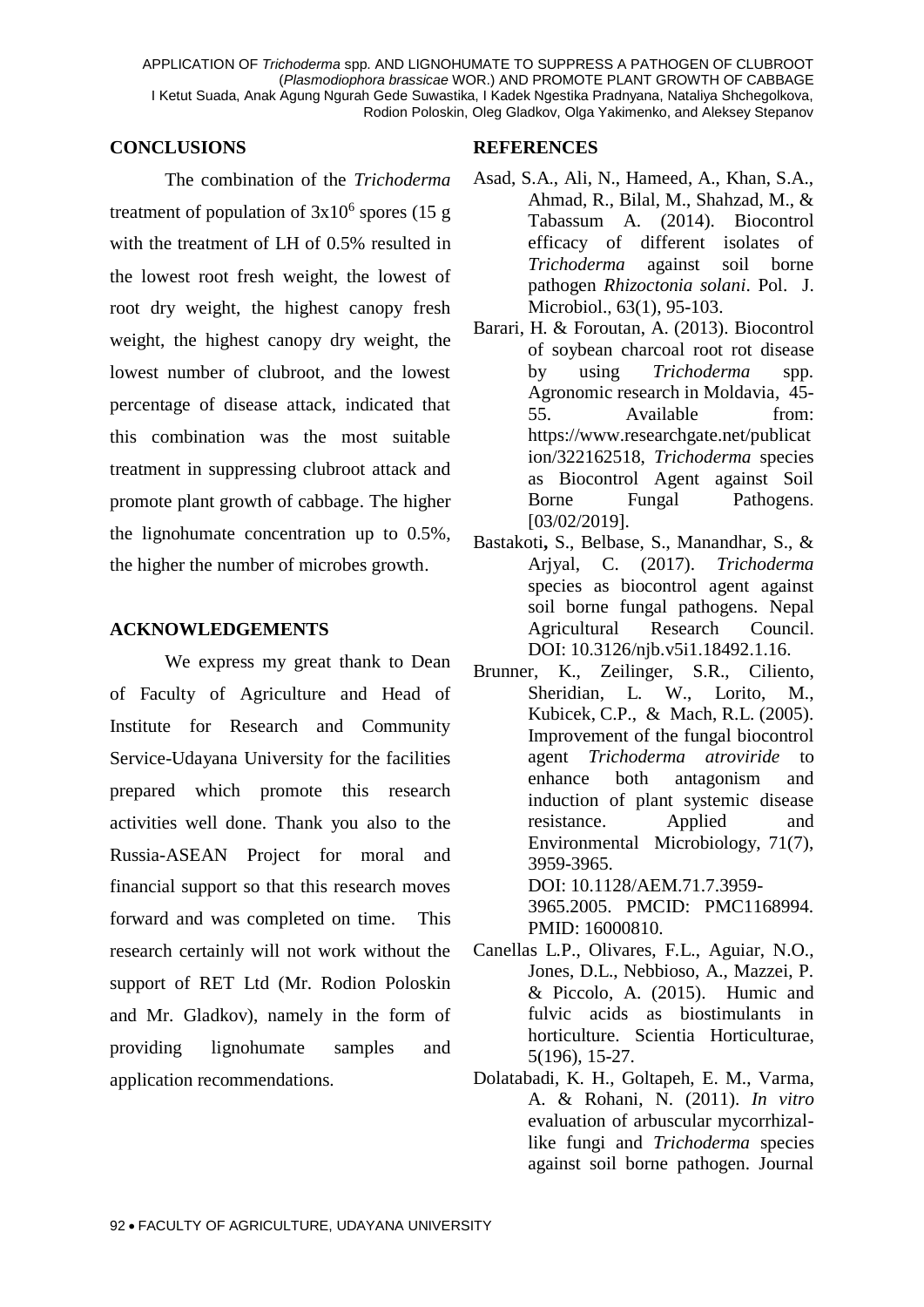of Agricultural Technology, 7(1), 73- 84.

- Druzhinina, I. S., Seidl-Seiboth, V., Herrera-Estrella, A., Horwitz, B. A., Kenerley, C. M., Monte, E., Mukherjee, P.K., Zeilinger, S., Grigoriev, I. V., & Kubicek, C. P. (2011). *Trichoderma*: the genomics of opportunistic success. Nat. Rev. Microbiol., 9, 749-759.
- Ertani, A., Francioso, O.V., Tugnoli, Righi, Nardi, V.S. (2011). Effect of commercial lignosulfonate-humate on *Zea mays* L. metabolism. J. Agric. Food Chem., 59, 11940-11948.
- Fan, H., Wang, X., Sun, X., Li, Y., Sun, X., Zheng, C. (2014). Effect of humic acid derived from sediments on growth photosynthesis and chloroplast ultrastructure in *Chrysanthemum.* Scienta Hort., 5(177), 118-123.
- Karakurt, Y., Unlu, H. Padem, H. (2009). The influence of foliar and soil fertilization of humic acid on yield and quality of pepper. Acta Agric. Scand. Sect B, 5(59), 233-237.
- Kumar, G., Maharshi, A. Patel, J., Mukherjee, A., Singh, H. B., & Sarma. B. K. (2017). *Trichoderma*: A potential fungal antagonist to control plant diseases. Annual Technical Issue, 21. ISSN 0971-975X.
- Ludwig-Muller, J., Julke, S., Geib, K., Richter, F., Mithofer, A., Sola, I., Rusak, G., Keenan, S., & Bulman, S. (2015). A novel methyltransferase from the intracellular pathogen *Plasmodiophora brassicae*  participates in methylation of salicylic acid. Mol. Plant Pathol., [16\(4\)](https://onlinelibrary.wiley.com/toc/13643703/2015/16/4), 349- 364.
- Malinowski, R., Smith, J.A., Fleming, A.J., Scholes, J.D., & Rolfe, S.A. (2012). Gall formation in clubroot infected *Arabidopsis* results from an increase in existing meristematic activities of the host but is not essential for the

completion of the pathogen life cycle. Plant Jour., 71, 226-238.

- Novizan. (2002). Membuat dan Memanfaatkan Pestisida Ramah Lingkungan. Jakarta. PT AgroMedia Pustaka.
- Patel, J. S., Sarma, B. K., Singh, H. B., Upadhyay, R. S., Kharwar, R.N., & Ahmed, M. (2016). *Pseudomonas fluorescens* and *Trichoderma asperellum* enhance expression of á subunits of the pea heterotrimeric G protein during *Erysiphe pisi* infection. Front. Plant Sci., 6,1206.
- Poloskin R.B., Gladkov, O.A., Osipova, O.A. & Yakimenko, O.S. (2012). Comparable evaluation of biological activity of new liquid and dry modifications of the humic product Lignohumate In Xu Jianming, Wu Jianjun, & He Yan (Eds.), Functions of natural organic matter in changing environments, Springer-Verlag GmbH China. Proceeding of IHSS, 16, 619-621.
- Punja, Z.K. & Utkhede, R.S. (2003). Using fungi and yeasts to manage vegetable crop diseases. Trends Biotechnol., 21, 400-407.
- Sarma, B.K., Yadav, S.K., Patel, J.S., & Singh, H.B. (2014). Molecular mechanisms of interactions of *Trichoderma* with other fungal species. Open Mycol J., 8, 140-147.
- Shoresh, M., Harman, G. E., & Mastouri, F. (2010). Induced systemic resistance and plant responses to fungal biocontrol agents. Annu Rev Phytopathol, 48, 21-43.
- Sivasithamparam, K., & Ghisalberti, E. L. (1998). Secondary metabolism in *Trichoderma* and *Gliocladium*. In G.E. Harman & C.P. Kubicek (Eds.), *Trichoderma* and *Gliocladium*. London: Taylor and Francis. pp.139- 192. [\[Google Scholar\]](https://scholar.google.com/scholar_lookup?title=Trichoderma+and+Gliocladium&author=K+Sivasithamparam&author=EL+Ghisalberti&publication_year=1998&).
- Suada, I. K., Rai, N., Budiasa, I.W., Santosa, N.G., Sunarta, N., Adnyana, G.M., Schegolkova, N.M., Poloskin, R.B.,